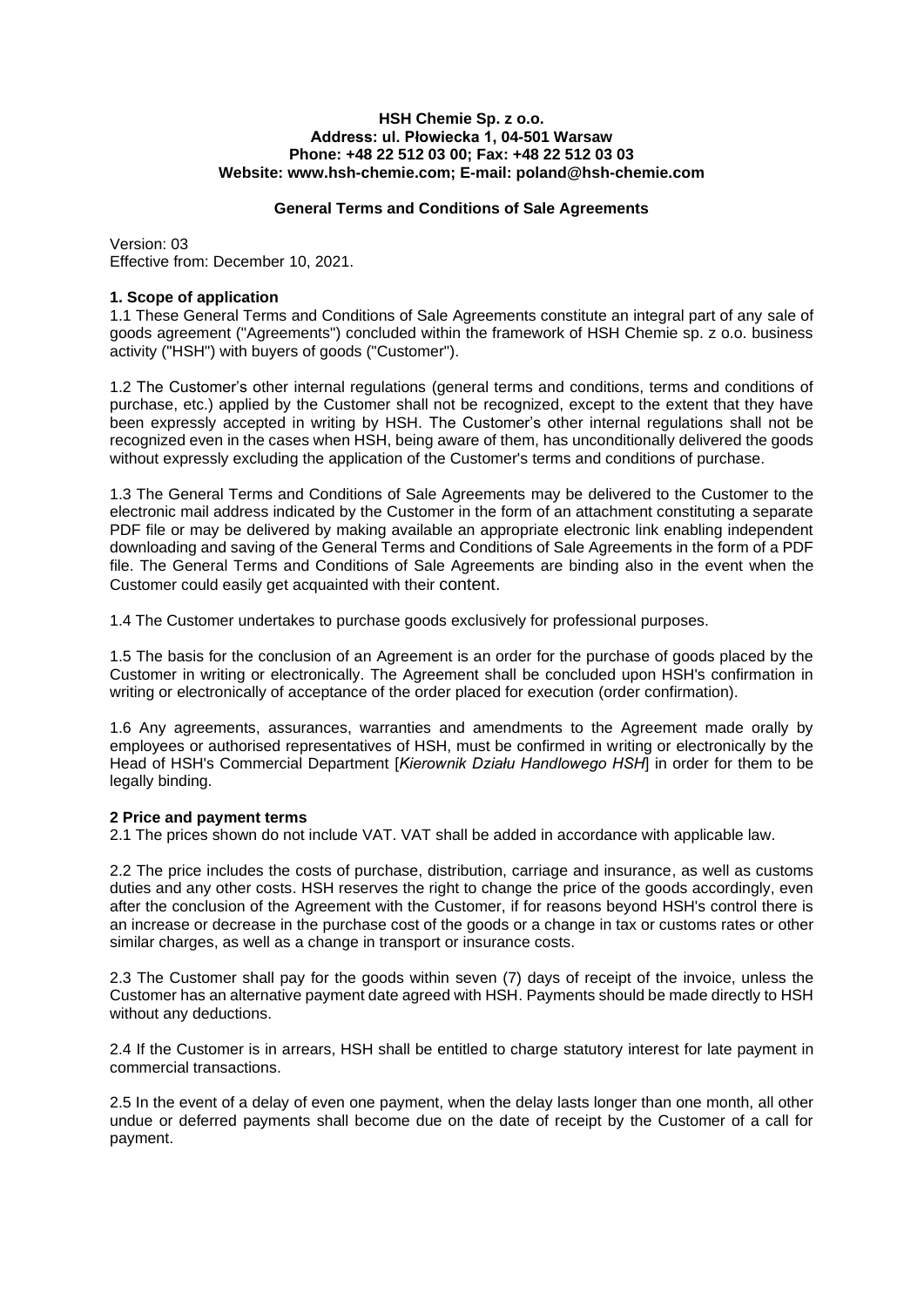2.6 The Customer's right of set-off or retention is excluded until a final and binding judgment has been obtained resolving the dispute between HSH and the Customer. The right of set-off or retention is also excluded with respect to claims other than those arising from the Agreement.

2.7 If, during the term of the Agreement, the Customer's financial position weakens and becomes unsatisfactory to HSH, in particular, if the Customer is in arrears with payments for goods already delivered, HSH may, without prejudice to its other rights, at its own discretion cancel the previously agreed payment terms and demand prepayment or collateral.

### **3 Delivery**

3.1 The place of delivery of the goods shall be specified by the Parties in the Agreement. In the scope not regulated in these General Terms and Conditions of Sale Agreements or in the Agreement itself, INCOTERMS terms and conditions, valid at the moment of the Agreement conclusion, shall apply.

3.2 HSH shall be entitled to make partial deliveries, provided that such deliveries do not harm a material interest of the Customer which was known to HSH and do not result in significant additional costs for the Customer. HSH shall inform the Customer in good time of such partial deliveries.

3.2 Except where a non-extendible deadline is expressly stated in the Agreement, all delivery and shipment dates are approximate dates.

3.3 HSH shall not be liable for delayed delivery to the Customer if it has properly and timely ordered the carriage of the goods to a carrier. HSH assigns to Customer the right to seek compensation for delay in delivery from the carrier, and the Customer agrees to acquire the foregoing rights.

3.4 In the event of force majeure, HSH shall not be liable for non-performance or improper performance of the Agreement. Force majeure shall mean an external event, the effects of which HSH could not prevent, such as strikes*,* riots, natural disasters, fire, production failures, non-delivery or delay in delivery of goods by HSH's supplier, acts of public authority and other events beyond HSH's control.

3.5 Delivery periods shall be extended by the duration of the obstacle caused by force majeure. HSH undertakes to inform the Customer in writing without delay of the occurrence of such an event, at the same time HSH undertakes to inform the Customer of the probable duration of such a situation. If the situation persists for more than three months, either party shall be entitled to withdraw from the Agreement without any obligation to compensate for damages. Payments, if any, will be refunded immediately.

3.6. HSH shall not be liable for non-delivery or delayed delivery of the goods if such non-delivery or delayed delivery of the goods is caused by compliance with the requirements under the REACH Regulation (EC).

3.7 If the goods are sent to the place of destination via a carrier, the Customer shall inspect the consignment at the time and in the manner usual for consignments of this type; if he finds that during transport there was a loss or damage to the goods, he shall take all necessary steps to determine the liability of the carrier. The Customer shall immediately notify HSH of the situation.

### **4 Termination of the Agreement**

4.1 Either party shall have the right to terminate the Agreement with immediate effect by giving a notice in writing, without affecting any acquired rights, in the event that the other party commits a gross breach of a material provision of the Agreement. In circumstances where such breach can be remedied and the breaching party fails to remedy the breach within fourteen (14) business days of receipt of a written notice setting out the details of the breach and ordering it to be remedied, the non-defaulting party shall be entitled to terminate the Agreement by notice in writing with immediate effect. For the purposes of this Clause 4.1, failure to pay by the date specified will constitute a gross breach of a material term of the Agreement.

4.2 HSH shall have the right to terminate the Agreement with immediate effect by giving a written notice, without affecting any acquired rights, in the event of a threatened or actual insolvency of the Customer.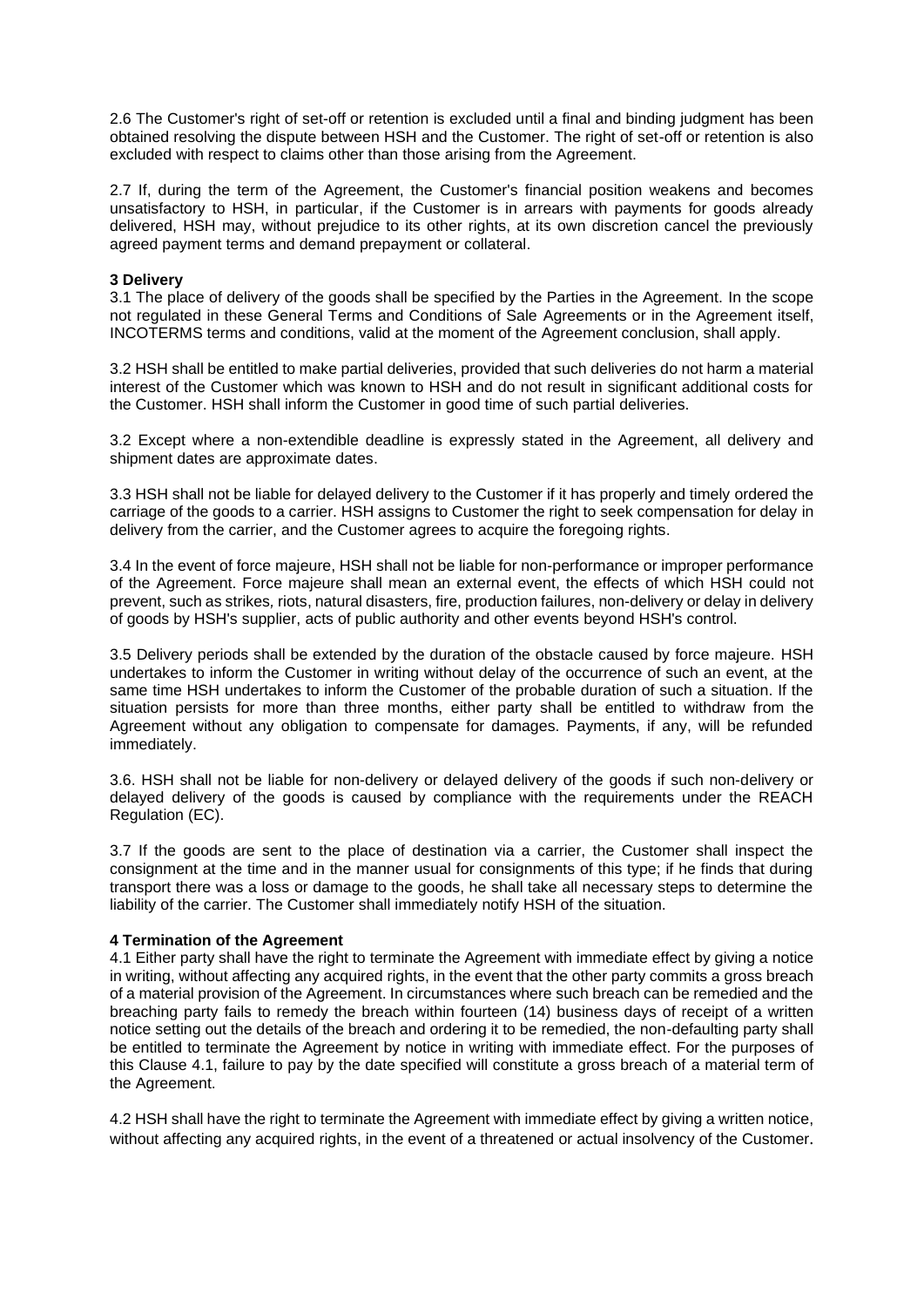## **5 Liability for defects**

5.1 The Customer shall inspect the goods immediately upon delivery. If any visible physical defects in the goods are noticed, the Customer shall immediately report the defect to HSH in writing.

5.2 Immediately before the use of goods for further processing or production the Customer is obliged to carry out a quality inspection of the goods. The Customer shall report quality defects of the goods to HSH in writing within two days after their discovery. The Customer may not make claims for defects of delivered goods, if the delivery of goods of lower quality was agreed in the Agreement and the defects are within the agreed scope.

5.3 Even the correct identified use of the delivered goods in accordance with the REACH Regulation (EC) does not constitute a guarantee for the properties of the goods or their use by the Customer. The Customer is solely responsible for ascertaining before purchase that the goods are suitable and fit for their intended purpose. HSH shall also not be liable, if the Customer uses the goods contrary to the above-described identified use in accordance with the REACH Regulation (EC).

5.4 If the Customer does not submit a notification of defects (a complaint) in accordance with Clauses 5.1 and 5.2, the goods shall be deemed to have been accepted and to be in accordance with the Agreement.

5.5 In the event that HSH receives notice of a defect in the manner provided for in Clauses 5.1 and 5.2 of these General Terms and Conditions of Sale Agreements (a complaint), if HSH considers the complaint to be justified, HSH has the right to immediately replace the Customer with a defect-free item or has the right to immediately remedy the defects at its own expense.

5.6 If HSH does not exercise its right to remedy a defect or replace the goods, the Customer may demand a price reduction on account of the defect of the goods received. The price reduction shall be in the proportion in which the value of the defect-free item remains to its value calculated taking into account the existing defects. The Customer's right to withdraw from the Agreement is excluded.

5.7 The warranty for defects of the goods covers the period of usefulness of the goods, however, no longer than 1 year from the date of delivery of goods to the Customer.

### **6 Limitation of liability**

6.1.HSH shall be liable for damages caused by the non-performance or improper performance of the Agreement only if the damage is the result of intentional conduct of HSH or gross negligence in the performance of HSH's contractual obligations. The amount of damages shall be limited to the amount of the price of goods paid by the Customer.

6.2 HSH shall not be liable for advices relating to the goods being sold, unless the advisory service is covered by the Agreement. Paragraph 1 above shall apply.

### **7 Retention of title; passing of risk**

7.1 HSH, acting pursuant to Article 589 of the Civil Code, reserves that the title to the sold goods shall only pass to the Customer on the payment of the full price to HSH.

7.2 The risk of loss of or damage to the goods shall pass from HSH to the Customer as soon as the product is placed at the Customer's disposal at the place of delivery agreed in advance with the Customer. If the goods are to be delivered by HSH to a place that is not the place of performance, the risk of loss of or damage to the goods shall pass to the Customer as soon as the goods are entrusted to the carrier for carriage.

7.3 In the event of a breach of Agreement by the Customer, in particular in the event of a delay in payment, HSH shall be entitled to take the delivered goods back. The demand for the return of the delivered goods in all cases shall constitute a termination of the Agreement by fault of the Customer. After the taking back of the delivered goods, HSH shall be free to dispose of them. The Customer shall indemnify HSH for any damage that HSH has suffered as a result of the sale of the goods to the third party.